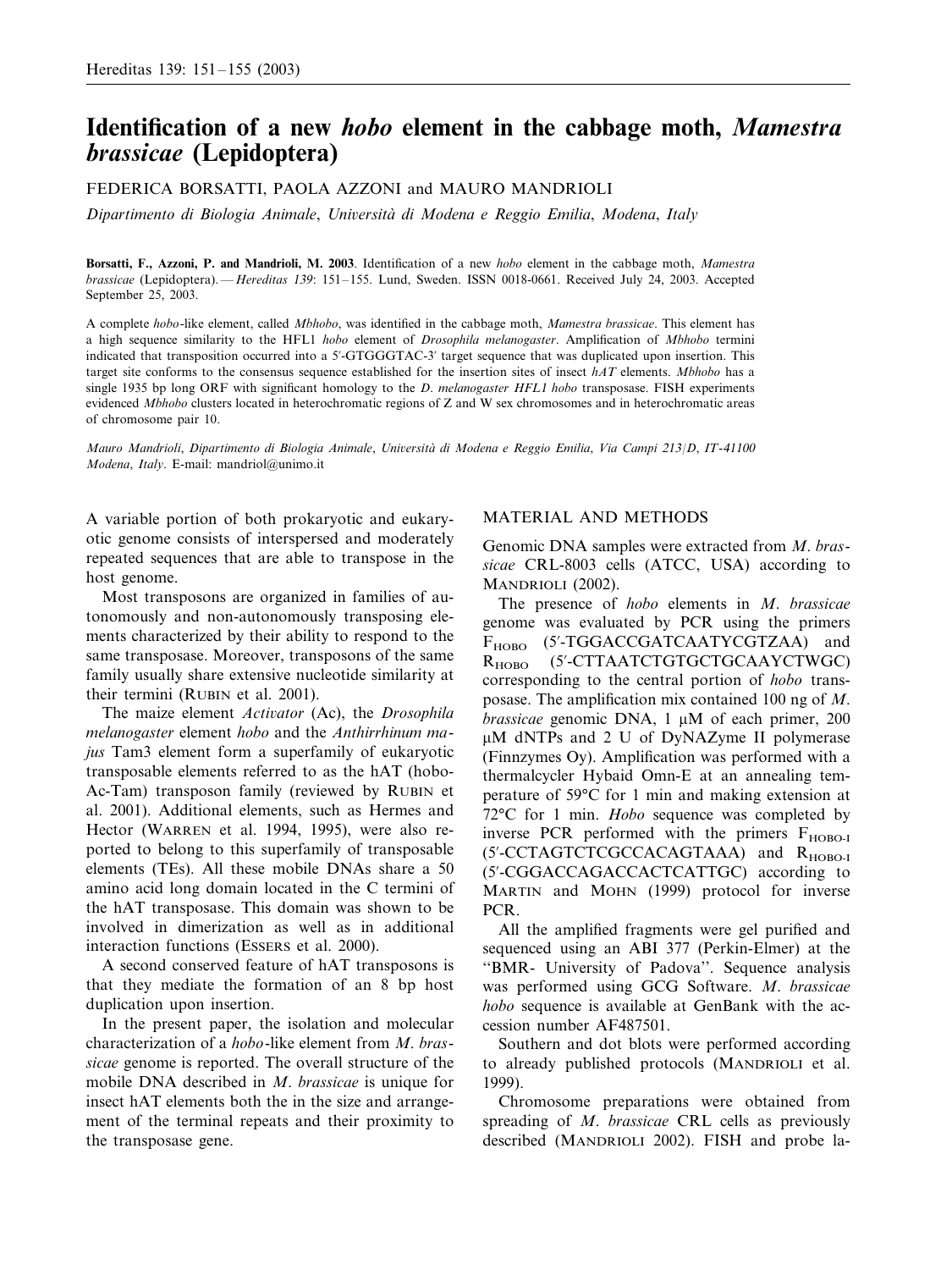belling were performed as reported by MANDRIOLI et al. (2003).

## RESULTS

*Hobo*-specific primers were initially used to amplify a 438 bp fragment from *M*. *brassicae* genome (Fig. 1a). Sequence analysis confirmed that this small fragment contained a *hobo*-like sequence. Inverse PCR was successively used to isolate a larger 2,800 bp fragment (Fig. 1b) that contains a complete sequence of this element. Sequencing confirmed that this fragment included both the termini of the *hobo* transposable element.

*M*. *brassicae hobo* (GenBank AF487501) was 2027 bp long and included 40 bp long inverted repeats flanking a 1935 bp open reading frame (ORF) corresponding to the putative transposase (Fig. 2). These types of repeats are unique for insect hAT elements in which the ITRs are always in a  $5'$  to  $3'$  orientation rather than a 5' to  $3' - 3'$  to 5' as is the case with *Mbhobo*. Moreover, there is little sequence similarity between the *Mbhobo* ITRs and the ITRs of the other insect hAT elements. In addition, the *Mbhobo* ITRs are 28 bp longer than the ITRs of the *D*. *melanogaster hobo* element and 23 bp longer than the ITRs of the *Hermes* elements. Any *hobo*-like ITR sequence has been found even if sequencing was performed within 1 kb upstream of these 40 bp ITRs. When the nucleic acid sequence of *M*. *brassicae hobo*



**Fig. 1a–b**. (**a**) A portion of *hobo* transposase has been amplified in *M*. *brassicae* by PCR (lane 1). The molecular weight of the amplified fragments was evaluated using a 100 bp DNA ladder (lane 2). (**b**) *Hobo* sequence has been completed by inverse PCR (lane 1). The molecular weight of the amplified fragments has been evaluated using a 500 bp DNA ladder (lane 2).

sequence has been successively aligned with the homologous sequences in GenBank from *D*. *melanogaster* (DMHOBOG), *Ceratitis capitata* (CCU51454) and *Bactrocera curcubitae* (BCU5142) respectively, similarity values ranging from 91.2 % to 60.5 % respectively were found. Alignment of *Mbhobo* with *Hermes* sequence from *Musca domestica* (MDOHETR) showed an average similarity of 42 %.

Analysis of the *M*. *brassicae hobo* element amplified by inverse PCR revealed that it was flanked by the sequence 5'-GTGGGTAC-3' that conforms to the consensus insertion sequence for insect hAT elements (SAVILLE et al. 1999). This added support to the identification of the terminal nucleotides of the *Mbhobo* element as being the direct repeats shown in Fig. 2.

Southern blotting with the *hobo* probe evidenced several positive bands suggesting the presence of multiple *hobo* copies in *M*. *brassicae* genome (Fig. 3). Moreover, the comparison of *Msp*I and *Hpa*II restriction pattern after hybridization with *hobo* probe did not evidence any difference indicating the absence of methylation in this mobile DNA.

Dot blotting experiments showed that  $4.2 \pm 0.2$  % of *M*. *brassicae* genome was constituted by *hobo* elements.

FISH experiments with *hobo* probe evidenced bright fluorescent signals on the Z and W sex chromosomes and on a telomeric region of chromosome pair 10 (Fig. 4a). All *Mbhobo* clusters resulted located into regions that were previously described as heterochromatic (MANDRIOLI 2002; MANDRIOLI et al. 2003). The identification of sex chromosomes was performed by silver staining since Z and W chromosomes are the unique NOR-bringing ones (Fig. 4b) (MANDRIOLI 2002; MANDRIOLI et al. 2003). The presence of two *hobo* clusters in FISH was consistent with the number of bands in the Southern blot.

### DISCUSSION

*Hobo* is a member of the hAT transposon family that includes the Ac element from *Zea mays*, *Hermes* from *M*. *domestica*, *Hermit* from *Lucilia cuprina* and *Tam*3 from *Antirrhinum majus* (ATKINSON et al. 1993).

*M*. *brassicae hobo* (called *Mbhobo*) evidenced a sequence similarity ranging from 60.5 % to 91.2 % with *hobo* sequences from other insects and in particular the transposase coding sequence resulted quite conservative. On the contrary, the structure of *M*. *brassicae hobo* ITRs is unique for insect hAT elements since they are in orientation  $5'$  to  $3'$  and  $3'$  to  $5'$  and not both in  $5'$  to  $3'$  orientation as generally reported.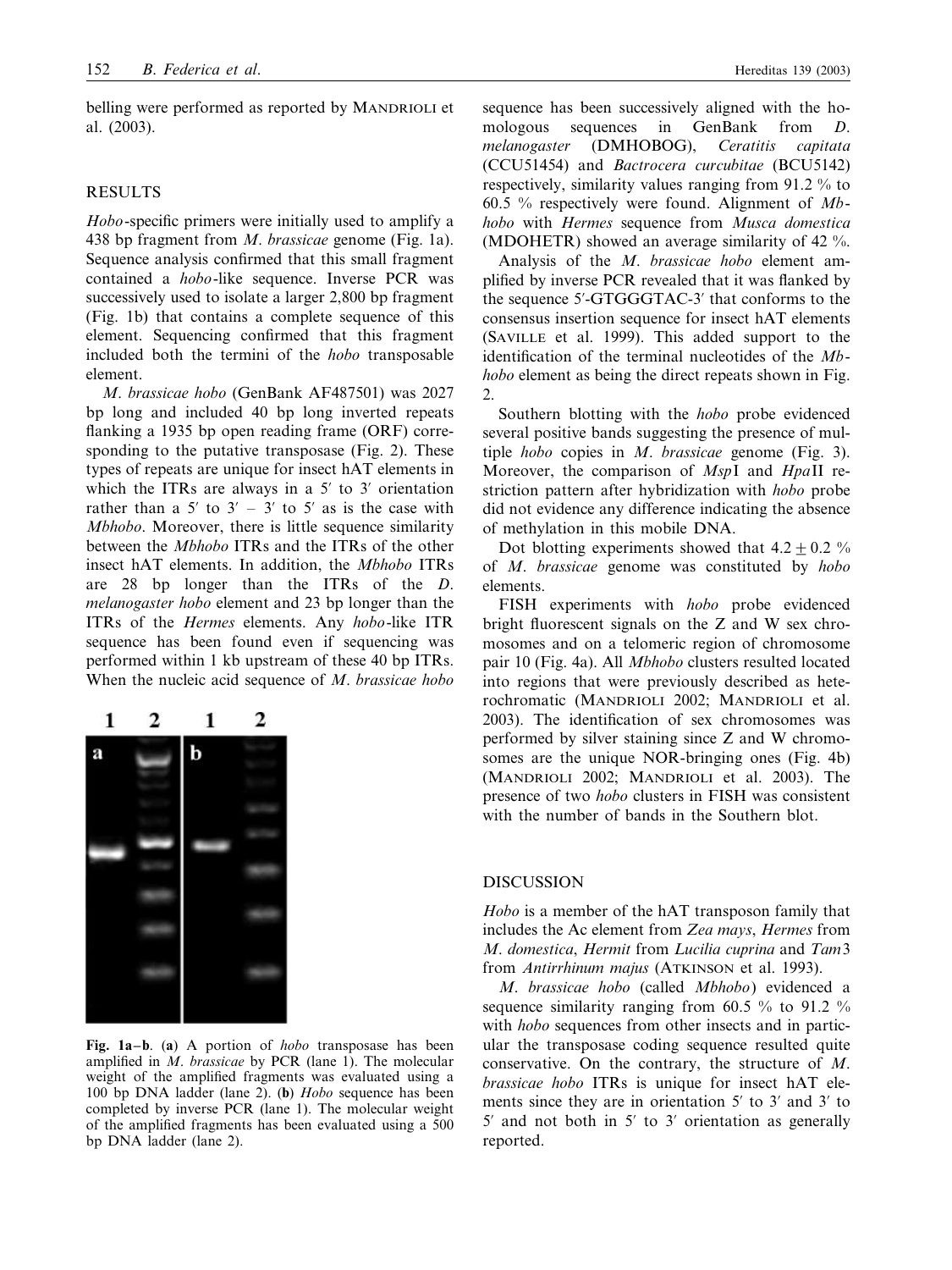coctgtttccaatastactcgggtgtatccaccastactc tcgtaaa atggcgccatacatasagattgaagagttcttgtgtctttggtccagtgtctcggctgtt A P Y T K T E E F L C L W S S M aattgccccttttttgtttttcacgatgcaattactagcttgttaggattcagtattatt N C P F P V P H D A I T S L L G P S I I tggaagccaaaggacccggtcacaaaaatggcagaagcggctgatttcgttaaaaataaa W K P K D P V T K H A E A A D P V K N K attaacaatggaacatactcagttgccaataaaaataaacggaccagtgttatttggagc I N N G T Y S V A N K N K R T S V I W S attttatgtgacattttaaaggaagatgaaactgttctggacggatggctgttctgcagg I L C D I L K E D E T V L D G W L F C  $\mathbf{R}$ caatgccagaaagtgctcaaattcctacacaaaaacacctccaatttatcccgccataaa Q C Q K V L K F L H K N T 8 N L 8 R H K tgttgtctaacaataagacgaccatcggaattaataattgtttcggaaaacgacaagaaa L T I R R P S E L I I V S E N D K gtagetattgaaaaatgeaceeaatgggttgteegggattgteeeegttttetgeagta A I E K C T O W V V R D C P P P B A GAGFKKKVKFFLQIGAIY T gaacaggtagacgtcgatgacttactacctgatcccccaacattaagtcggaaggccaaa **E O V D V D D L L P D P P T L S R K A K** tcggacgcagaagagaagagagtctaatctcgtccgagataaaaaaagctgtggatagc S D A E E K R S L I S S E I K K A V D S ggaagagcaagtccgagggtcgatatgtggactgaccagtatgtccaaagaaactttttg G R A S P R V D M W T D Q Y V Q R N F L ggcatcactttccattacgaaggagaatttaaactttgtgacatgattttgggactaaaa **GITPHY EGEPKL CDMILGLK** tcgatgaattttcagatatcgactgccgataacattttaatgaaaattaaaggtttattt GITPHYBGEPKLCDMILGLK tcgatgaattttcagatatcgactgccgataacattttaatgaaaattaaaggtttattt S M N F O I S T A D N I L M K I K G L P **SEPNEENIDIVKPVTDRGAN** ataactaaggctttagagggcaatacccgtttaaattgtagcagtcacctgttgtcaaat I T K A L E G N T R L N C B B H L L S N  $\verb|gttttagaaaatcyctaacgggccaacgaactcaaaaasttytgaactcatacaagaa$ **VLBKSPNBANBLKKIVKSCK** aaaatcgtgaagtaccgcaaaaaatcaaatccgcagcatactctagaaaccactttgaaa K I V K Y R K K S N P Q H T L E T T L agcgcccgcccgaccagatggaactccaactacaaaatgatgaagtccattctggataac S A R P T R W H S N Y K M H K S I L D N tggcggagggtggatasaataagaggtgaagctgatatccatgtagattttaataaatca **VDKIRGEADIHVDPNKS** tctttattagctgtggtagatattctaggagactttgaacgaatatttaagaagttgcaa V D I L G D P R R I P K K L **SLLAV**  $\circ$  ${\tt acactctagctccactctatatgcttcgtattgccatccataaataaaatttttagaatta}$ T S S S P S I C F V L P S I N K I L E L tgcgagocgaatattttagaccattctgcagcagcattgcttaaggaaagaatcctggaa C E P N I L D H S A A A L L K E R I L N K R K I W M A H L S I W H K A A F P L  $\verb|t$ at c cacccsgcagcactcttcaggaagagat at cctcgaacaaaggggttgtgcagt$ Y P P A A H L Q E E D I L E T K G L C  $\mathbf{x}$ tcacagattcaagtcccactttcacacatcaagcttagaatctacagaaactccaaga<br>8 Q I Q V P L 8 H T 8 S L B 8 T B T P R actccagaccctccagaaactccagaaactccagaaactccagaaactccagaaactcca T P D P P E T P E T P E T P E T P E T P ggtactccagaaactccagaaactccagaaagtctagaaagtccaaacttatttccaaaa **G T P E T P E T P E S L E S P N L P P K** aaccccaaaacactatcttctgaaaacgaattcttcttcccaaagccagtaactgagtct N P K T L S S B N B P P P P K P V T B S aattccaacttccctgaatctccaccggatgaaatccgacgatatatgagacaaagagtt N S N P P E S P P D E I R R Y M R Q R  $\verb|ccattgtct| can \verb|sattttgagtagtggt|ggc\verb|cgsatae|cqccat|tac\verb|cct|$ PLS Q N P E V I E W N P N N A H L Y P cagttgcgaaagttagcattaaaactcctatcaataccgaccagccgcgcagagctgtaa Q L R K L A L K L L S T P T S R A B L gccta ctcataaccacctatgtgggctcataataacctttgtccc

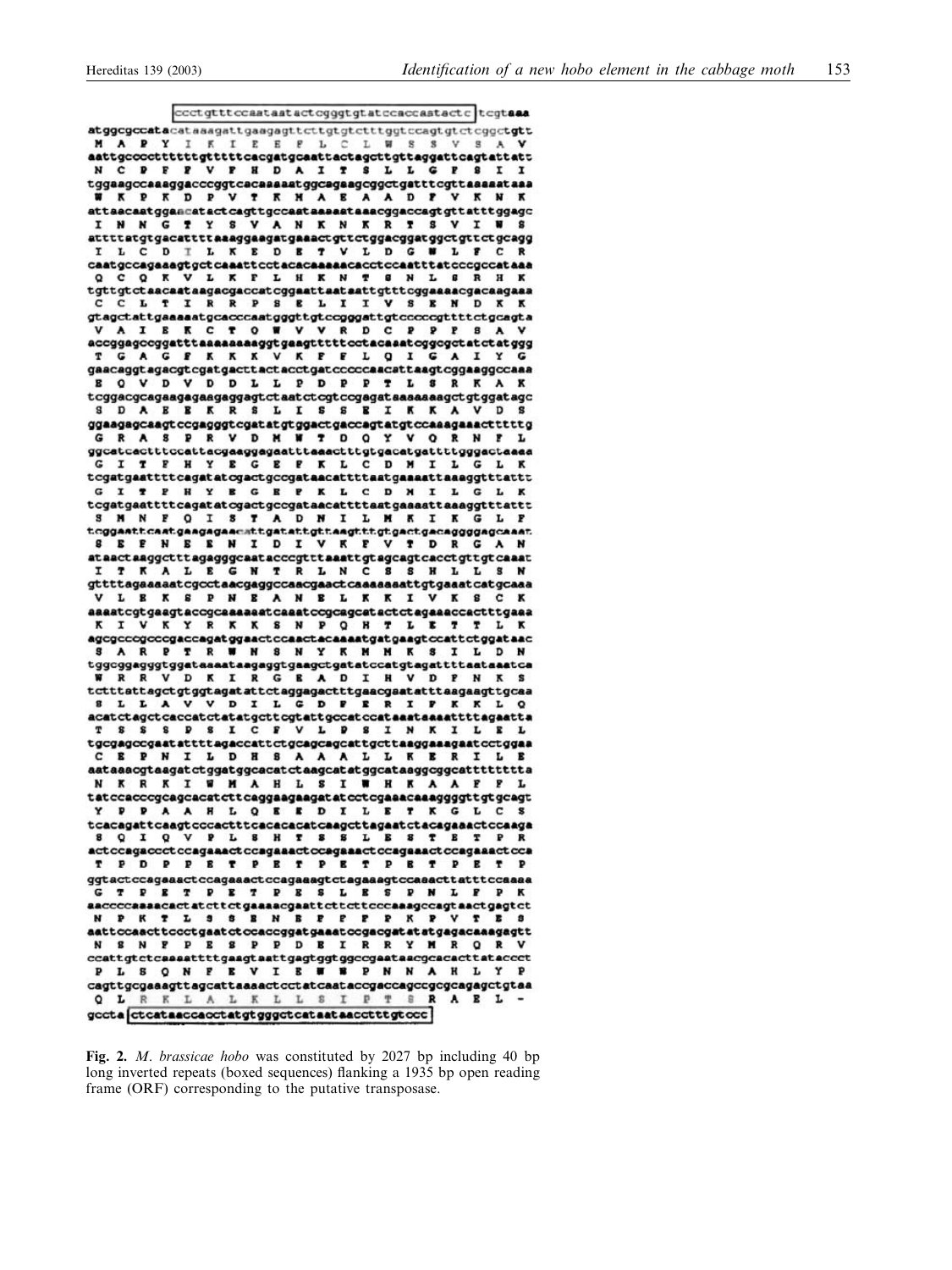#### 3 1 2 5



**Fig. 3.** *M*. *brassicae* genomic DNA has been digested with *Bam*HI (lane 1), *Kpn*I (lane 2), *Eco*RI (lane 3), *Msp*I (lane 4) and *Hpa*II (lane 5) and blotted with *Mbhobo* as a probe.

*Mbhobo* insertion site consists of the 5-- GTGGGTAC-3' sequence that was duplicated upon transposon insertion. This result confirmed that *hobo* transposase exhibits integration site specificity as suggested by SAVILLE et al. (1999). In particular, these results reinforced the hypothesis that *hobo* integration site conforms to the NTNNNNAC consensus sequence (O'BROCHTA et al. 1994; SAVILLE et al. 1999).

Southern blotting with *hobo* probe evidenced several hybridization signals indicating that numerous *hobo* elements were present in *M*. *brassicae* genome. Dot blotting showed that 4.2 % of *M*. *brassicae* genome was due to *hobo* transposons. This amount of *hobo* elements, that is low in respect to other insects such as *M*. *domestica* (ATKINSON et al. 1993), could be explained by considering that these elements could have been introduced into the genome quite recently and they have not yet had sufficient time to spread throughout or taking into account the presence of transposons of the same family that could be involved in *hobo* control. This second hypothesis is particularly interesting since it suggests that other transposons of the hAT family could be present in *M*. *brassicae* genome.

At a cytogenetic level, transposable elements are generally not randomly distributed on chromosomes (MANUELIDIS and WARD 1984; BOYLE et al. 1990; DIMITRI and JUNAKOVIC 1999). Although chromosomal distribution of each transposable element could be peculiar, several transposons tend to be accumulated in heterochromatic regions (PIMPINELLI et al. 1995). However this heterochromatic accumulation is not related to intrinsic properties of transposases because the same elements are inserted in euchromatic regions too (DIMITRI and JUNAKOVIC 1999).

FISH evidenced a *hobo* cluster located in heterochromatic regions of *M*. *brassicae* Z and W chromosomes. This result could be partially explained by considering that a great amount of heterochromatin was located on the sex chromosomes and so transposons were simply located in the wider heterochromatic district of the complement. An alternative is that sex chromosomes act as a trap for transposable elements, as reported in *Drosophila* (STEINEMANN and STEINEMANN 1992). However, the last hypothesis is weakened by the presence of a large *Mbhobo* cluster in heterochromatic areas of chromosome pair 10 suggesting that transposons are preferentially clustered in heterochromatin independently from its chromosomal location.



**Fig. 4a–b**. (**a**) FISH localized *hobo* into large clusters located on the sex chromosomes and on chromosome pair 10. (**b**) Silver staining of the same metaphase plate allowed identifying sex chromosomes. Arrows indicated Z and W chromosomes. Bar corresponds to  $10 \mu m$ .